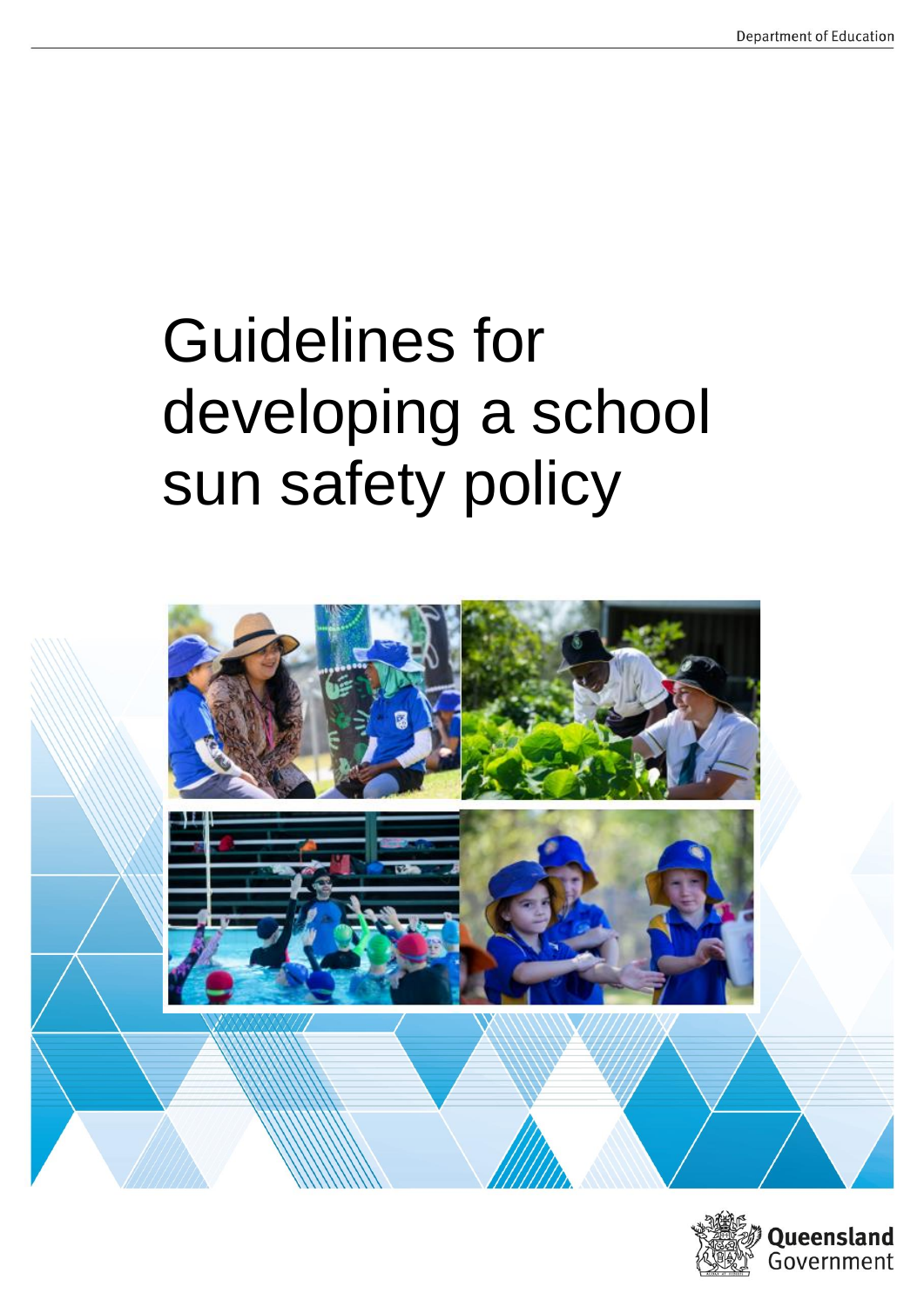# Introduction

This guideline provides strategies and considerations to inform consultation with the school community and develop the school's sun safety policy.

An [exemplar school sun safety policy](https://ppr.qed.qld.gov.au/attachment/exemplar-school-based-sun-safety-policy.pdf) is available for the school to adopt or adapt in order to document their sun safety strategies.

The exemplar also highlights those strategies that the department requires schools to implement.

# Strategies and considerations

As outlined in the [Sun safety in state schools](https://ppr.qld.gov.au/pp/sun-safety-in-state-schools-procedure) procedure, schools are required to develop a comprehensive sun safety policy which addresses a broad range of strategies to minimise the risks associated with ultraviolet radiation (UVR) exposure.

Elements of the school's sun safety policy include:

- i. Clothing requirements
- ii. Shade provision and use
- iii. Education
- iv. Sunscreen provision
- v. Modelling sun safe behaviours
- vi. Cost considerations.

The following considerations provide the basis for consultation with the school community.

## **(i) Clothing requirements**

## *For consideration:*

- Does the current school uniform meet the **Australian Standard AS4399:2020** [for sun protective clothing](https://www.arpansa.gov.au/our-services/testing-and-calibration/ultraviolet-services/labelling-sun-protective-clothing/au-standard) (Australian Standard)?
- If the uniform does not meet the Australian Standard, what strategies are being put in place by the school to ensure sun safety?
- When undertaking a uniform review, schools are encouraged to consider uniform suppliers using the School uniform [Standing Offer Arrangement](https://intranet.qed.qld.gov.au/Services/Procurement_Purchasing/Supplyarrangements/Pages/SchoolUniformsAndRepresentativeSportsUniforms.aspx) (available to DoE employees only).
- If the wearing of hats during certain sports poses a risk to students' safety, describe alternative solutions to keep students sun safe.
- Are there any reasons a student may not be able to wear sun safe clothing or use sunscreen? Consider the student's medical, environmental, cultural, religious or other identified needs.
	- $\circ$  If yes, discuss with parents/carers the sun safety measures to be implemented to meet their needs, and document these alternatives in general terms in the policy (without identifying individual students).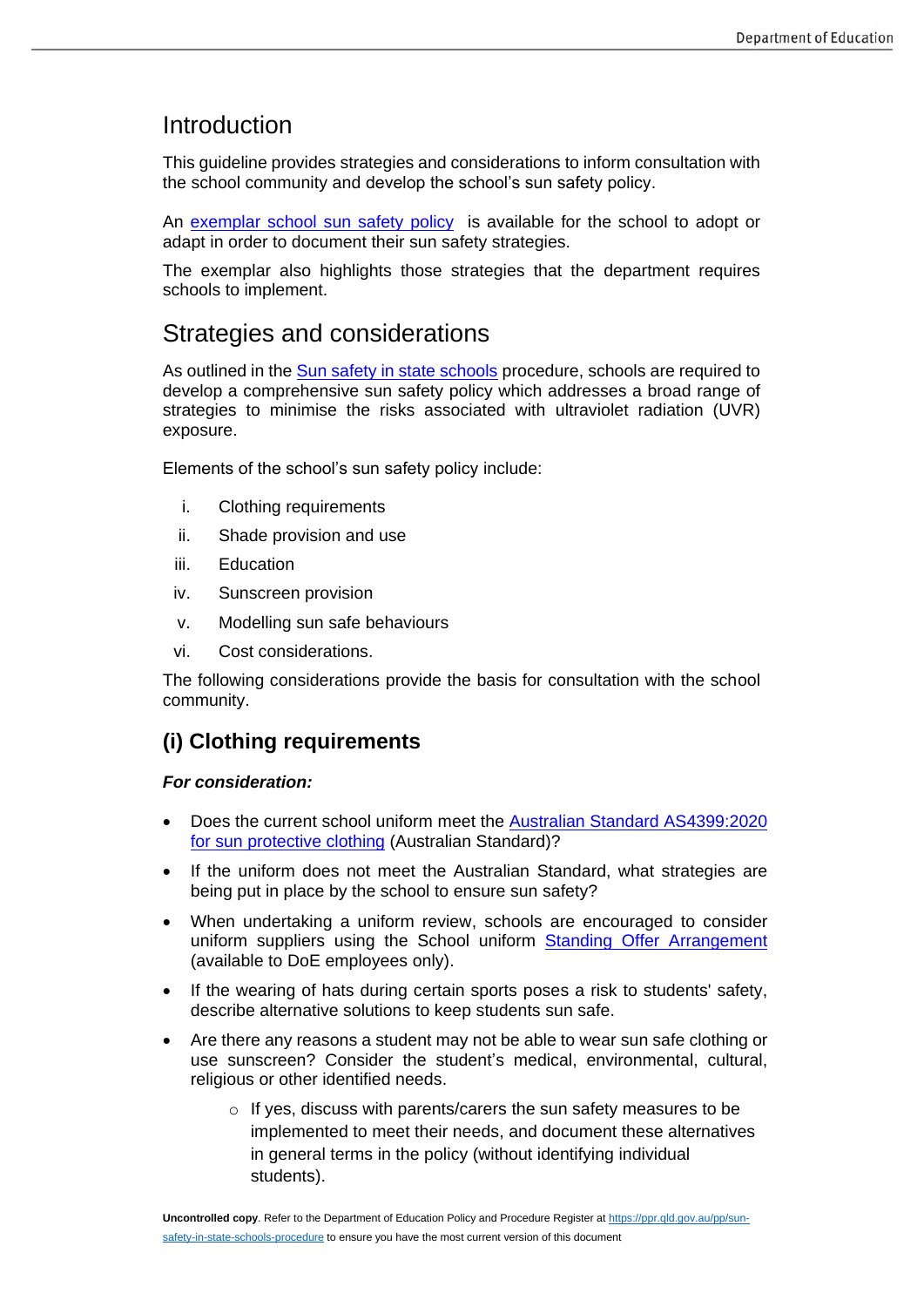- How will the school promote the wearing of swim shirts as a life-long habit?
- What strategies will be used if a student forgets their swim shirt?
- What sun safe strategies will staff follow when on playground duty and/or when they are in the sun?
- Will the school request that parents/carers and school volunteers model sun safe practices while participating in school activities?
- Will students have the option of wearing [sunglasses?](https://www.qld.gov.au/health/staying-healthy/environmental/sun/how#sunglasses)
	- $\circ$  If so, describe in the policy how the considerations below will be addressed.

#### *Students wearing sunglasses at school*

Individual schools may consider the wearing of sunglasses as part of their sun safety policy. A trial may help to determine if this is a feasible strategy for the school community.

In the policy, the school community may wish to consider:

Sunglasses should be wrap-around and meet the Australian/New Zealand Standard *AS/NZS 1067.1:2016 Eye and face protection sunglasses and fashion spectacles requirements*.

Wearing sunglasses that meet the Standard's requirements for effective sunglasses ensures the eyes have adequate protection against UVR damage. Refer to [https://www.sunsmart.com.au/downloads/resources/](https://www.sunsmart.com.au/downloads/resources/info-sheets/sunglasses-info-sheet.pdf) [info-sheets/sunglasses-info-sheet.pdf.](https://www.sunsmart.com.au/downloads/resources/info-sheets/sunglasses-info-sheet.pdf)

- The age of students and their capacity to be responsible for their sunglasses.
- Student safety during play and damage to glasses during play.
- Affordability.
- Lost property and theft.

## **(ii) Shade provision and use**

#### *For consideration:*

- Do students have access to adequate shade in the school, for example, permanent and temporary shade structures?
- How does the school flexibly plan activities with the aim of reducing time spent exposed to UVR as far as practicable?
- Are there opportunities for a planned shade development project? What [shade design](https://www.health.qld.gov.au/public-health/schools/sun/shade) elements could be associated with that?
- Are temporary shade structures available for student use at outdoor events?
- What sun safe measures will be put in place when students are timetabled to be in the sun?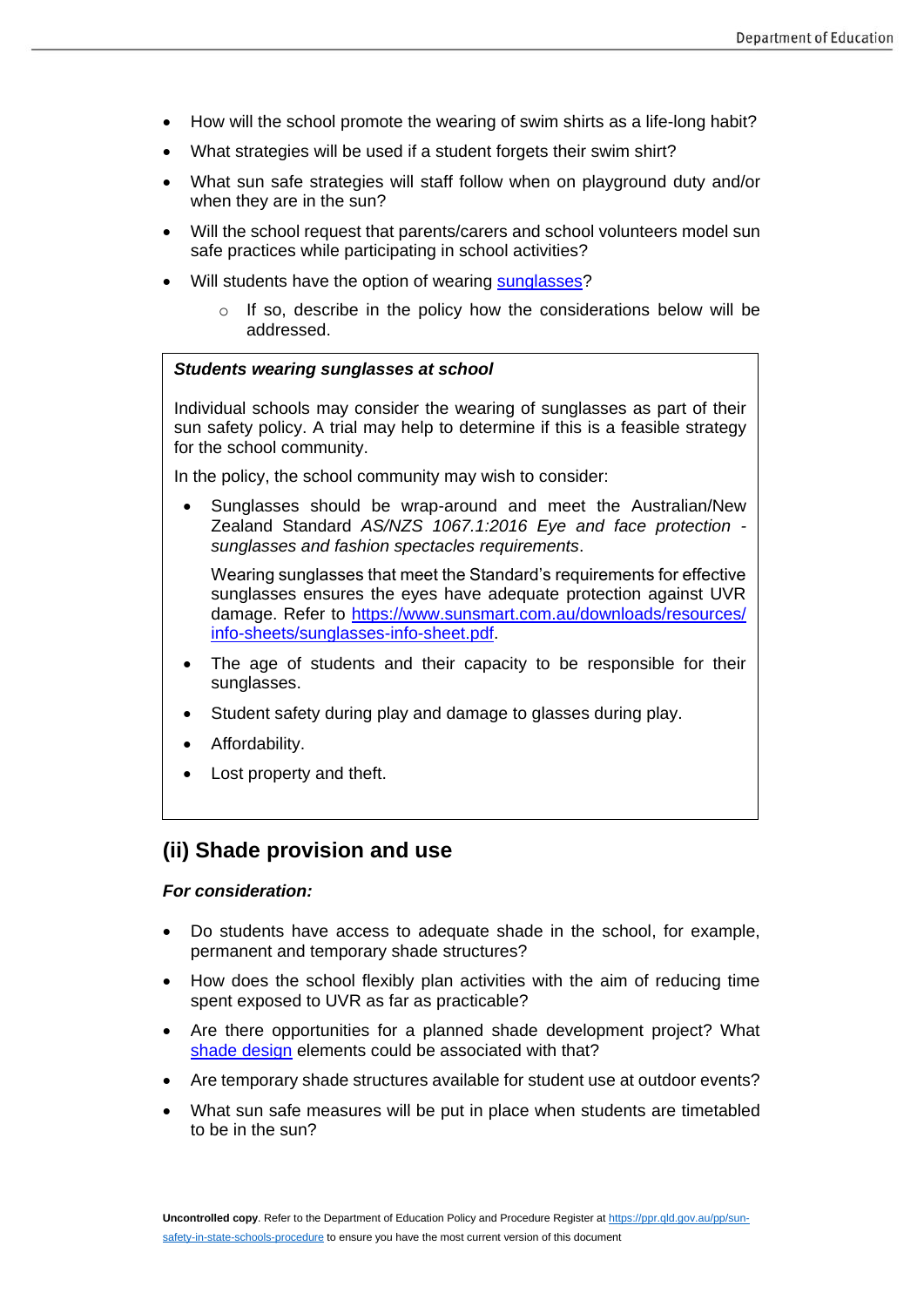- Will permanent shade design be included in major school infrastructure project planning (where applicable)?
	- o For more information regarding the department's design standards for shade structure in schools, contact your school [Regional](https://intranet.qed.qld.gov.au/Services/facilities/asset-advice/Pages/regional-advisory-infrastructure-services.aspx)  [Infrastructure Manager.](https://intranet.qed.qld.gov.au/Services/facilities/asset-advice/Pages/regional-advisory-infrastructure-services.aspx)
- Will the P&C consider shade provision for P&C events?

## **(iii) Education**

#### *For consideration:*

- How will the school promote sun safety to students?
- Which teaching/learning resources will be used for sun safe educational programs?
- How will sun safe practices be taught incidentally?
- How will the school regularly promote student sun safety to parents/carers?
- How will the school promote sun safety to staff?
- How will staff professional development occur about sun safety?

#### • *Selecting, developing or reviewing educational programs*

• Programs should:

- be developmentally appropriate and sequential across all year levels
- develop knowledge, skills, attitudes and values to make informed choices around sun safety (connected to the range of health issues where possible)
- be aligned to the Australian Curriculum.

Appropriate resources to complement education programs should:

- be developmentally appropriate and selected to complement comprehensive curriculum programs
- be relevant to students' lives
- not exaggerate or misrepresent dangers, that is, not use 'scare tactics'.